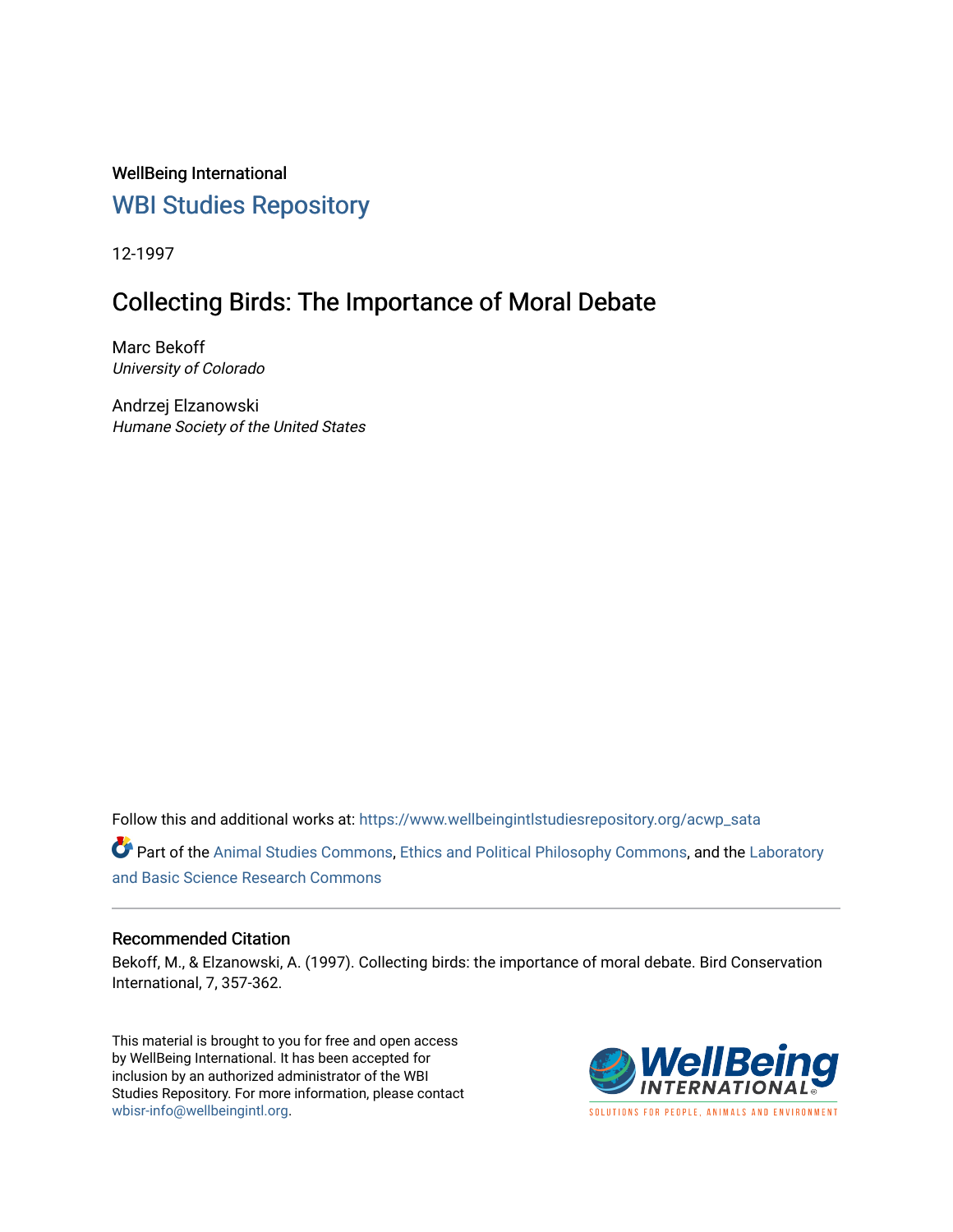# **Collecting Birds: The Importance of Moral Debate**

Marc Bekoff<sup>1</sup> and Andrzej Elzanowski<sup>2</sup>

<sup>1</sup> University of Colorado

<sup>2</sup> The Humane Society of the United States

In a recent article in this journal, Remsen (1995) attacked moral (and other) objections to killing birds for museum collections, objections that are frequently raised by the general public and scientific community alike. The only grounds for moral objections against killing birds that Remsen considers and rejects are reverence for all life or personal (p. 157; all page references refer to Remsen 1995), that is sentimental (p. 165) reasons. What Remsen ignores is avian sentience and the moral imperative of respecting it.

Birds, like mammals, are highly sentient beings (Skutch 1996) who can experience great amounts of distress and pain (Elzanowski 1991, Gentle 1991; 1992, Mench 1991). Sentience provides a generally recognized and scientifically grounded rationale for legitimate moral concerns about individuals (Dawkins 1980,1990, Bekoff and Jamieson 1991, Elzanowski 1993, Broom and Johnson 1993, Bekoff 1994, 1995a, Webster 1994, DeGrazia 1996, Putnam 1996). Among other things, being sentient means having individual interests, and the respect for individual interests lies at the very basis of any rational ethics. Highly debatable, of course, is how conflicts of interests are to be resolved. For example, Loftin (1992) offers a set of eight criteria that he believes need to be considered for justifiably collecting animals, and while we do not necessarily agree with his views, at least he has attempted to argue for an ethical position (see also Putnam 1996). This is something that Remsen has not done. What compromises Remsen's advocacy is the manner in which he dismisses legitimate concerns about individual birds.

Although some collectors try to be humane, no humane standards are institutionally enforced for collecting (as opposed to other types of research involving wild animals) in the U.S.A. and most other countries. In the U.S.A., the only written standards are two paragraphs of the "Guidelines for use of wild birds in research" (Oring *et al.* 1988), which require that killing be instantaneous, either by shooting or by squeezing (or pithing) small birds and cervical dislocation for large birds, and provide some humane recommendations for mist-netting. However insufficient, there is no requirement that these rules be known, let alone enforced, by collectors. Neither humane education nor training in handling and killing birds is required for obtaining collecting permits.

Some current collecting practices are clearly inhumane. While squeezing small sparrow-sized birds *seems* to cause an instantaneous death (although some taxonomic differences have been noted by experienced collectors) it may take several minutes to squeeze to death medium-size birds, such as nightjars. Some collectors keep live (and half-suffocated) birds in collecting bags (or pockets) for hours before killing and preserving them (especially to prevent the early onset of decay in the tropics). In addition, birds are commonly collected during the breeding season, which causes starvation and death to individuals who depend on the collected individuals (this issue, known under the euphemism "collateral damage", is not addressed in the Guidelines). Remsen's statement that birds are collected "usually in the most humane way possible" (p. 157) remains an unsubstantiated claim.

In Remsen's view, any consideration of animal welfare is "counterproductive" in the context of research and conservation, although this is not a consensus view even among conservationists (see various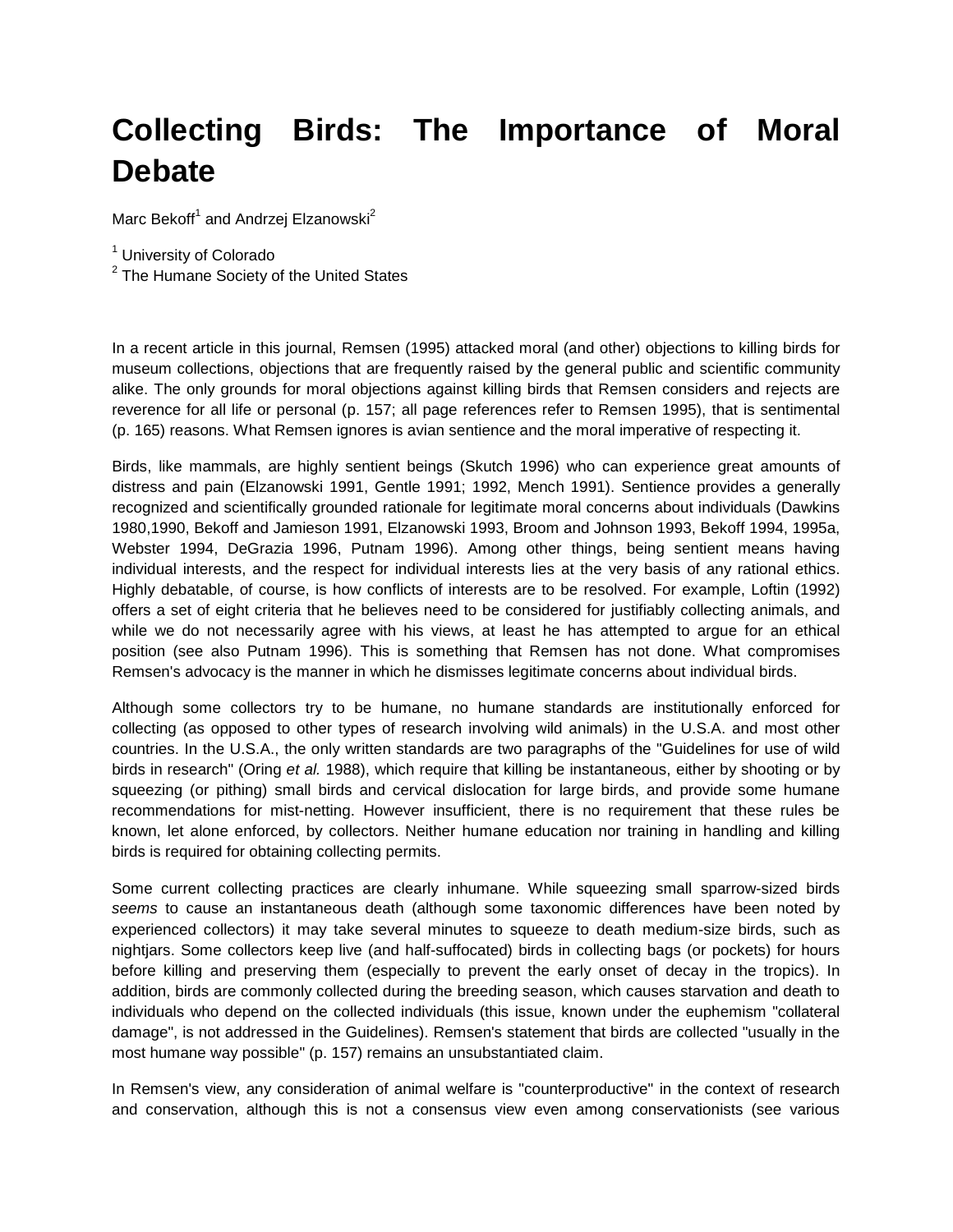chapters in Cooper and Carling 1996). While we recognize the importance of museum collections for research and conservation, we oppose Remsen's hierarchy of values, with science and conservation placed so far above morality (and law) that any moral (and legal) objections that may interfere with the pursuit of these supreme goals should be discarded (p. 145). The elevation of supraindividual goals and entities (such as populations, species, gender, races, ecosystems, economies) above morality simply promotes another morality that is based on supraindividual values. The suppression of individual interests in the name of supraindividual values is as old as human civilization and has culminated in many devastating outbreaks of oppression and aggression.

Remsen believes that "morality is not a proper subject for scientific debate" (p. 157) but widely uses scientific facts to support his hierarchy of values, and engages in the sort of debate in which he claims he and other scientists should not be involved. Remsen's main claim for the moral irrelevance of killing birds is their high mortality "from natural but painful causes", whereas scientists "sacrifice" only a few individuals (p. 157). In fact, the quality and quantity of deaths due to natural causes is irrelevant in attempts to justify the pain and suffering inflicted by collecting practices. Remsen's attempts to derive a moral judgement from nature is a well-known fallacy. Nature is amoral and non-human animals (perhaps with the partial exception of some non-human primates) are not morally responsible for their actions. However, scientists are morally responsible for their actions and appeals to nature's brutality will not relieve them of this responsibility (Bekoff and Hettinger 1994).

It is true that all the suffering inflicted by scientists seems to be small when compared with that resulting from other human activities. But this is a reason for more rather than less concern about individual birds on the part of ornithologists, who are not merely one of the many interest groups that depend on using birds. Ornithologists bear more responsibility because they are supposed to know more about birds than others who use these vertebrates. The way ornithologists treat birds sets an example for everybody else and frequently translates into laws via testimonies to legislative bodies. The way ornithologists treat "their" birds affects the way birds are treated by other humans.

Another scientific reason why, in Remsen's view, individual bird lives are of little if any importance is that "most individual birds live only a few years" (p. 157), which amounts to using average life expectancy as an objective, scientific measure of value of life. This is a rather curious bioethical proposal that Remsen himself does not seem to take seriously, as he does not make special provisions for killing such long-lived birds as albatrosses and parrots (the latter with cognitive skills comparable to that of many non-human primates). Instead, he attempts to ridicule concerns about individual birds: "I wonder whether those who oppose scientific collecting of birds also refrain from consuming tuna, swordfish, octopus, lobster, large crabs, abalone, and other large, long-lived wild animals" (p. 158). Many people who share our concerns indeed refrain from eating all or at least some of these animals because of concerns for individual animals and the environment.

According to Remsen, "the goal of scientists, conservation agencies, and governments is protection of populations, not individual birds" (p. 145). With respect to conservation agencies this claim is a platitude. Governments are supposed to implement policies that reflect public concerns, and public concerns about animal welfare are at least comparable to those about conservation (Kellert 1996). The public is becoming less tolerant of the use of animals in research (Rowan 1995) and the lack of sensitivity to legitimate public concerns on the part of museum scientists is likely to decrease public support for museum and other types of research. As far as life scientists are concerned, some work to improve conservation while others work to improve animal welfare (many chairs of animal welfare have been established recently in Europe and North America). However, a primary goal of science is to provide society with a realistic picture of nature. Because too many ornithologists ignore avian sentience and its implications, today's ornithology conveys a distorted, impoverished picture of birds and deprives the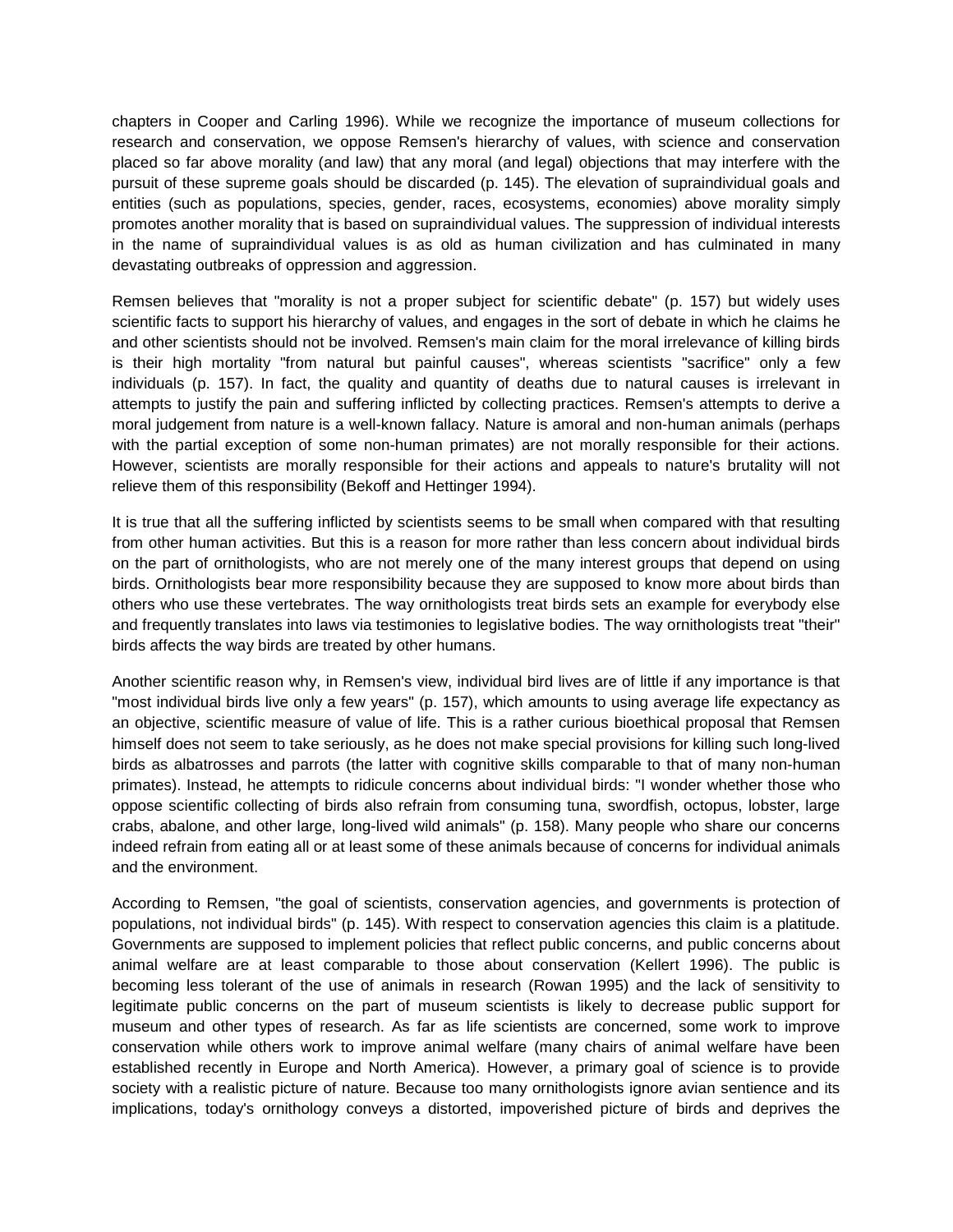public from the benefits of informed interactions with fellow sentient beings, benefits that some ornithologists come to appreciate (Skutch 1996).

Remsen also believes that most museum scientists "find the killing of birds necessary but distasteful" (p. 165), and some museum scientists realize that their distaste reflects a serious moral problem. We urge these individuals to cooperate in developing new, more humane approaches to collecting. New humane principles and techniques can be tested and implemented only by the practitioners in a field, which is why the possibility of humane refinements and alternatives cannot be realistically assessed as long as collecting continues to be done with a disregard for the interests of individual birds that characterizes Remsen's advocacy.

Our general conclusions concur with those reached by Cuthill (1991) that "just as we should be prepared to inform the public of the scientific value of our research, we should also be prepared to discuss any ethical costs it entails". Open-minded scepticism about the goals and practice of science is healthy and will make for better and more responsible science (Bekoff 1995b, Bekoff and Jamieson 1996). In particular, we conclude that killing birds for collections requires as serious education, practical training, and oversight of their use in research; that moral objections to current collecting practices are well justified; and that a new, more responsible ethic and practice of collecting sentient animals needs to be developed and implemented. Museum research and conservation should respect individual interests of sentient animals, whatever the conservation status of a species. Those who harm sentient beings must be held accountable for and justify their behavior in ethical, not in technical (scientific) terms.

#### **Acknowledgements**

M. B. thanks Ned Hettinger, Dale Jamieson, Lori Gruen, Carron A. Meaney, and Susan E. Townsend for discussion. A. E. thanks Gary Graves and Richard Zusi for their criticism of an earlier version.

### **References**

- Bekoff, M. (1994) Cognitive ethology and the treatment of non-human animals: how matters of mind inform matters of welfare. *Anim. Welfare* 3: 75-96.
- Bekoff, M. (1995a) Marking, trapping, and manipulating animals: some methodological and ethical considerations. Pp. 31-47 in K. A. L. Bayne and M. D. Kreger, eds., *Wildlife mammals as research models: in the laboratory and field.* Greenbelt, Maryland: Scientists Center for Animal Welfare.
- Bekoff, M. (1995b). Naturalizing and individualizing animal well-being and animal minds: an ethologist's naivete exposed? Pp. 63-129 in A. Rowan, ed., Wildlife conservation, zoos, and animal protection: a strategic analysis. Grafton, Mass.: Tufts Center for Animals and Public Policy.
- Bekoff, M. and Hettinger, N. (1994) Animals, nature, and ethics. *J*. *of Mammalogy* 75: 219-223.
- Bekoff, M. and Jamieson, D. (1991) Reflective ethology, applied philosophy, and the moral status of animals. *Perspect. Ethol.* 9: 1-47.
- Bekoff, M. and Jamieson, D. (1996) Ethics and the study of carnivores: doing science while respecting animals. Pp. 15-45 in J. L. Gittleman, ed., *Carnivore behavior, ecology, and evolution: 2.* Ithaca, N.Y.: Cornell University Press.
- Broom, D. M. and K. G. Johnson. (1993) *Stress and animal welfare.* London: Chapman and Hall.
- Cooper, N. S. and R. C. J. Carling, eds. (1996) *Ecologists and ethical judgements.* London: Chapman and Hall.
- Cuthill, I. (1991) Field experiments in animal behaviour: methods and ethics. *Anim. Behav.* 42: 1007- 1014.
- Dawkins, M. S. (1980) *Animal suffering: the science of animal welfare.* London: Chapman and Hall.